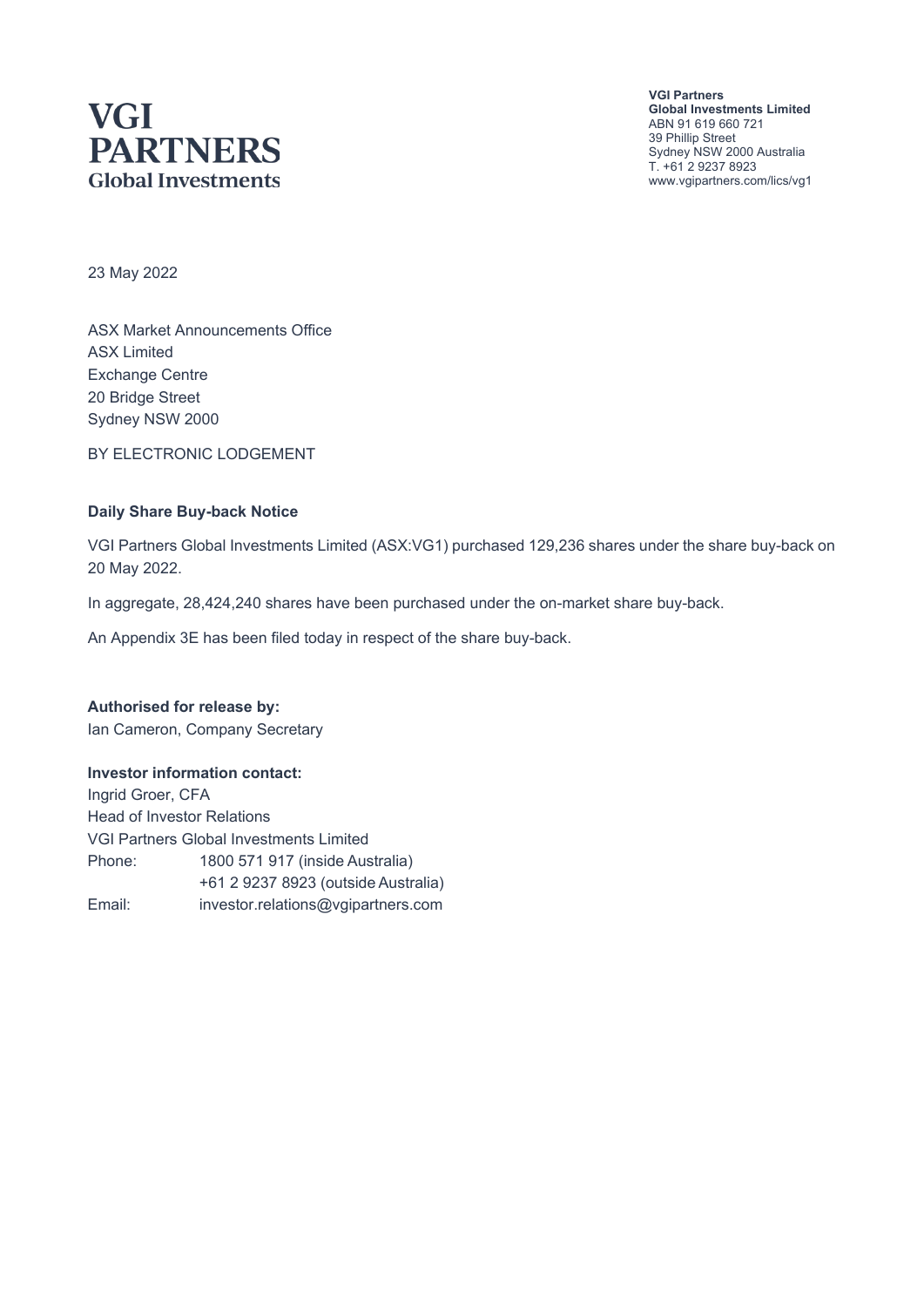*Rule 3.8A*

# **Appendix 3E**

## **Daily share buy-back notice (***except* **minimum holding buy-back and selective buy-back)**

*Information and documents given to ASX become ASX's property and may be made public.* Introduced 1/9/99. Origin: rule 3.6, Appendix 7C. Amended 30/9/2001, 11/01/10

| Name of entity                                 | ABN/ARSN       |
|------------------------------------------------|----------------|
| <b>NGI Partners Global Investments Limited</b> | 91 619 660 721 |

We (the entity) give ASX the following information.

#### **Information about buy-back**

1 Type of buy-back On-market buy-back within 10/12 limit

2 Date Appendix 3C was given to ASX

18 August 2020

### **Total of all shares/units bought back, or in relation to which acceptances have been received, before, and on, previous day**

|   |                                                                                                                                              | <b>Before previous</b><br>day | Previous day |
|---|----------------------------------------------------------------------------------------------------------------------------------------------|-------------------------------|--------------|
| 3 | Number of shares/units bought<br>back or if buy-back is an equal<br>access scheme, in relation to<br>which acceptances have been<br>received | 28,295,004                    | 129,236      |
|   | Total consideration paid<br>or<br>payable for the shares/units                                                                               | \$63,743,517.94               | \$204,490.12 |

<sup>+</sup> See chapter 19 for defined terms.